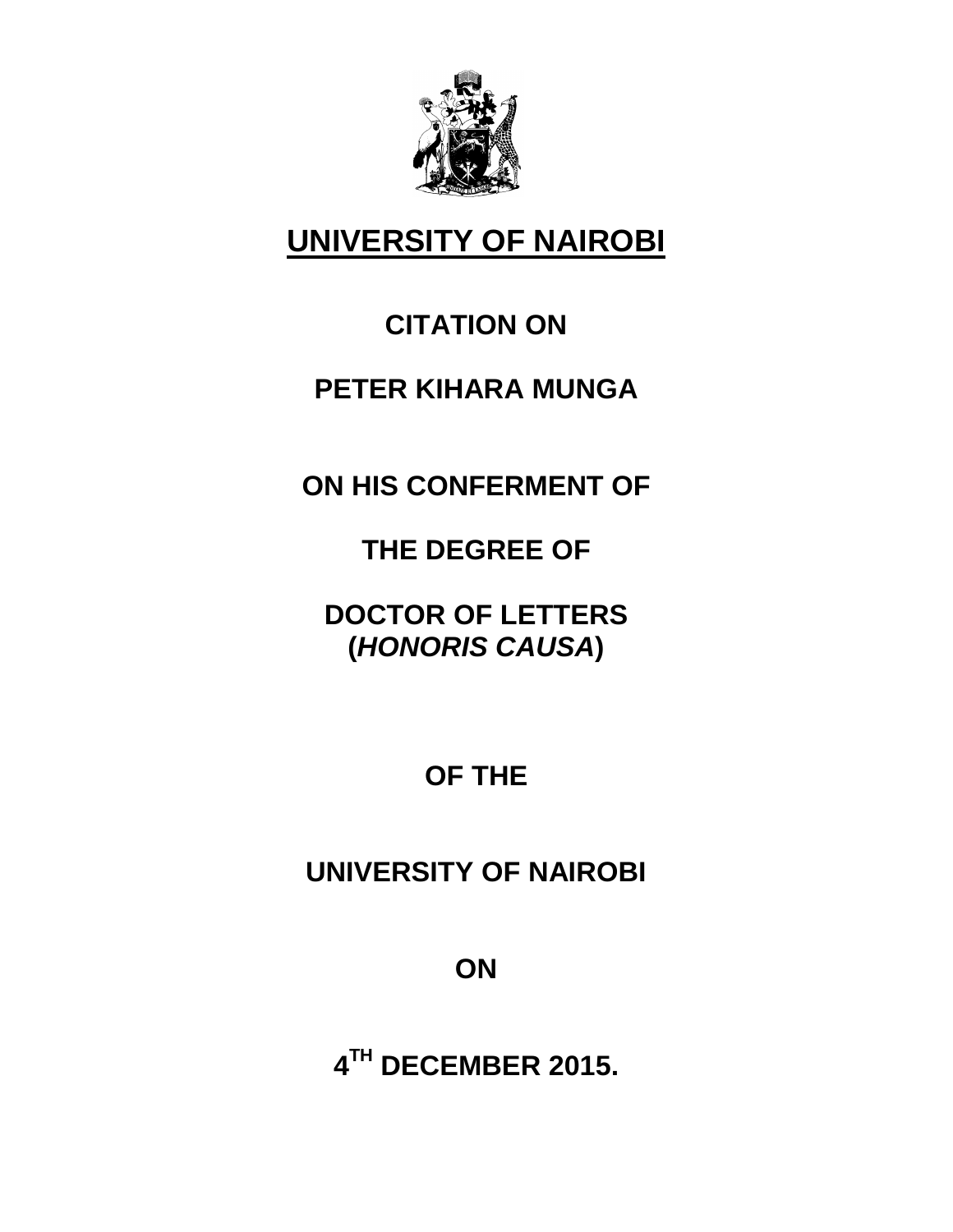#### **MR. PETER KIHARA MUNGA**

**(PHOTO)**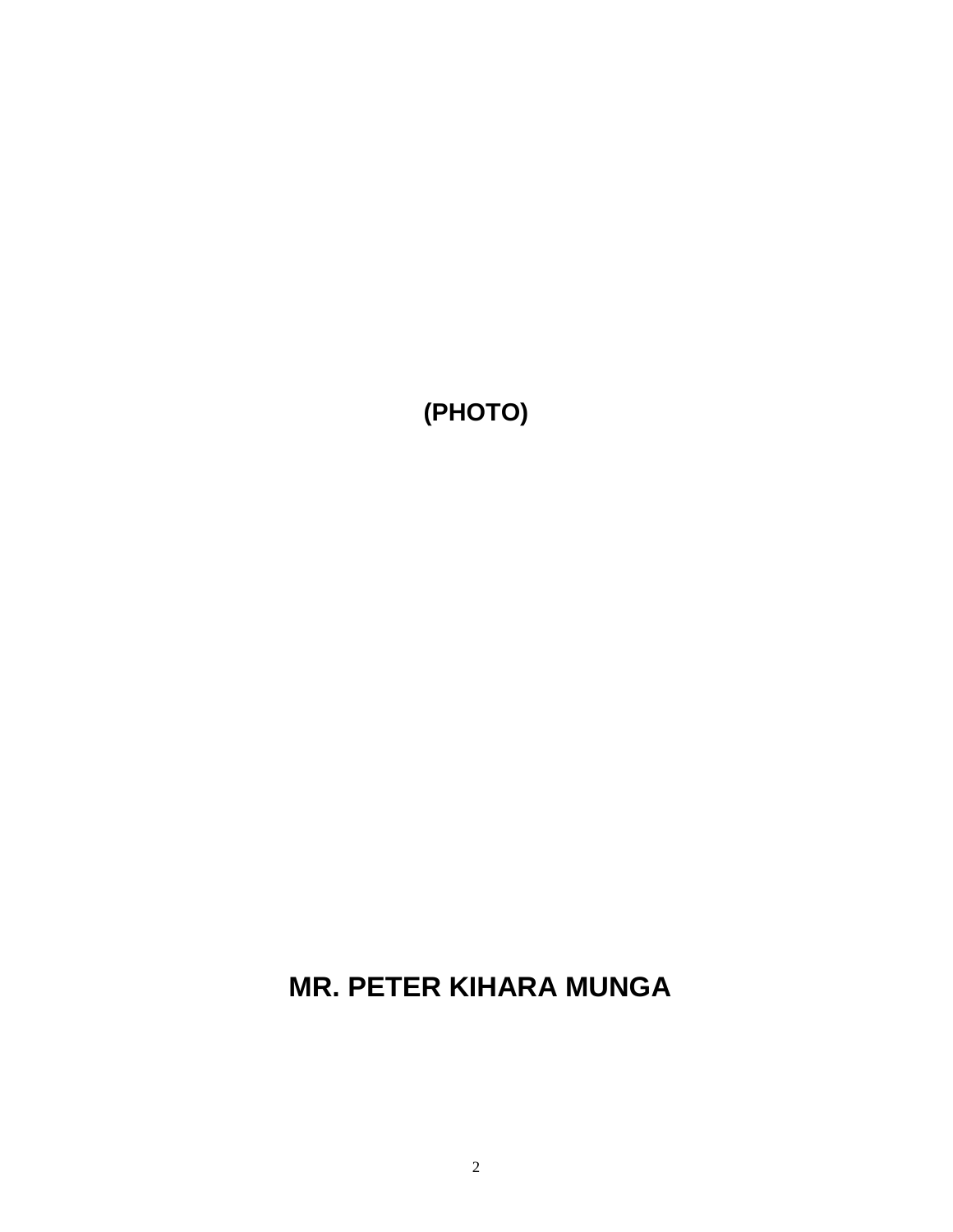**PETER KAHARA MUNGA** was born on August 28, 1943 at Nyagatugu village on the slopes of Aberdare Mountains in Rwathia Location, Kangema Division in Murang'a County. Peter Munga"s philosophy of life is anchored on philanthropy. This was as a result of his humble background in rural Murang'a that was nurtured by his father Benson Kahara, a worker (dhobi or Washer man) and his mother, Beth Nyambura, who was a peasant farmer and casual labourer in the plantations. Like many boys of his time, he spent his early childhood performing domestic chores and herding his neighbours' animals, mainly cows and sheep, because his family at this point possessed no herds.

Munga"s journey through educational life was a long torturous walk full of uncertainties. He started off his education like everyone else at Nyagatugu Primary School where he was enrolled for class1 at an early age. This was of course the post-war period during which in Kenya as elsewhere in the world, families were busy trying to rebuild and establish strong economic foundations. Inspired and mentored by a new group of indigenous entrepreneurs from his home area, the Rwathia group of companies, Munga's father quit employment to start his own hotel business at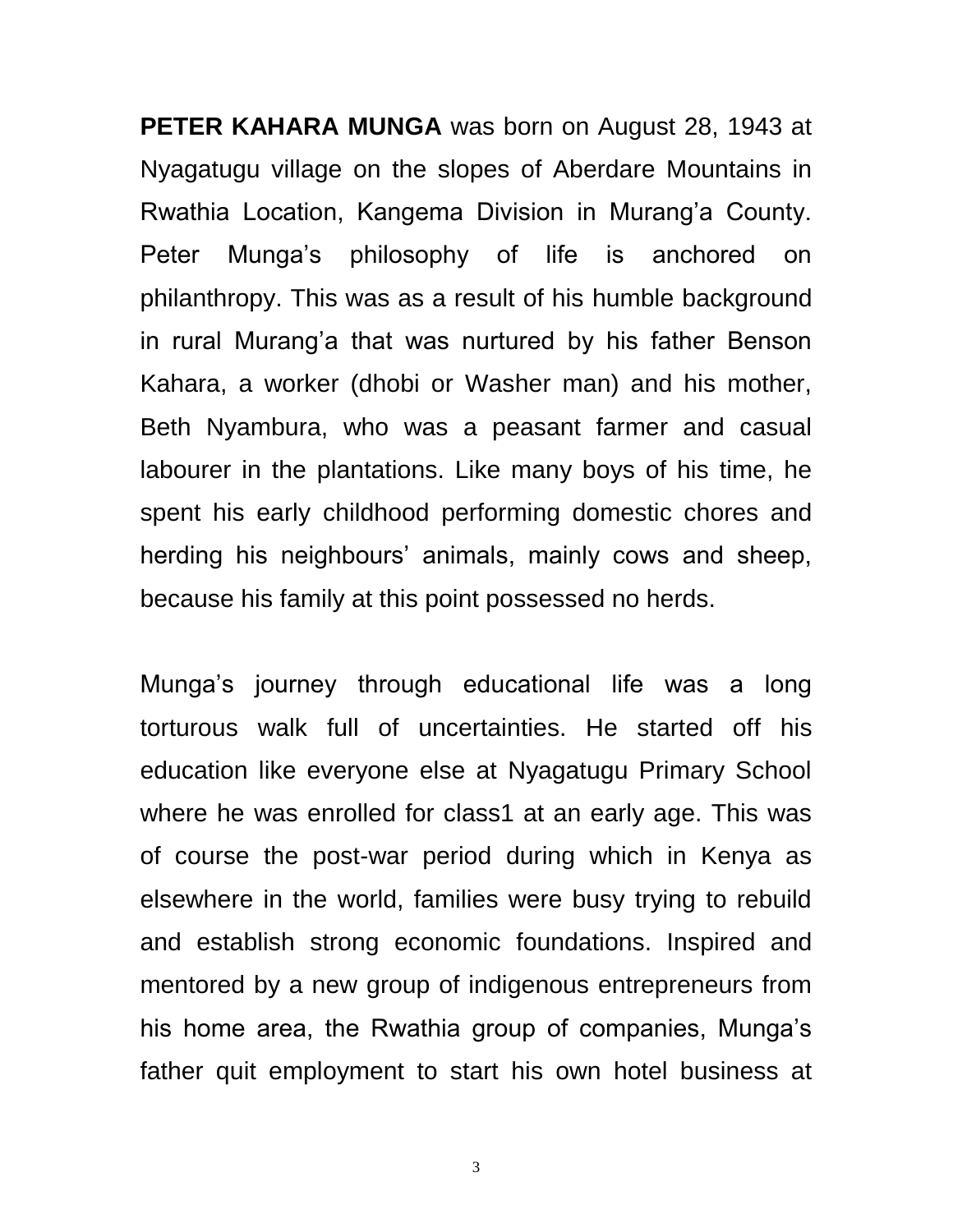Gikomba market in Nairobi. In 1952, young Munga and his mother left Nyagatugu to help his father in the new business venture. Mungawas enrolled in class 2 at St. Peter Clavers School, Nairobi. In October of the same year the British colonial government slammed the State of Emergency as part of its draconian measures to quell the Mau Mau armed freedom struggle.

Munga"s father, the family"s sole breadwinner, was detained at Many detention camps at the Coast and his mother forced to move from Nairobi to the newly created "concentration villages". Munga was forced to drop out of school in 1953 and to return to his Nyagatugu village practically as a destitute."This was the heavy cost of freedom," he said years later. Every cloud has a silver lining. An Italian Catholic priest, Father Clemenceau, spotted Munga and offered him a scholarship that enabled him to enrol in class 4 at Tuuthu Primary School. At Tuuthu, Munga passed his Common Entrance Examination. He was admitted to Mugoiri Intermediate School, but he could not raise the Ksh.250 required as tuition fees. Instead, he went to the more affordable Kiangunyi Intermediate School after trading places with another boy. At Kiangunyi (1956-1959), Munga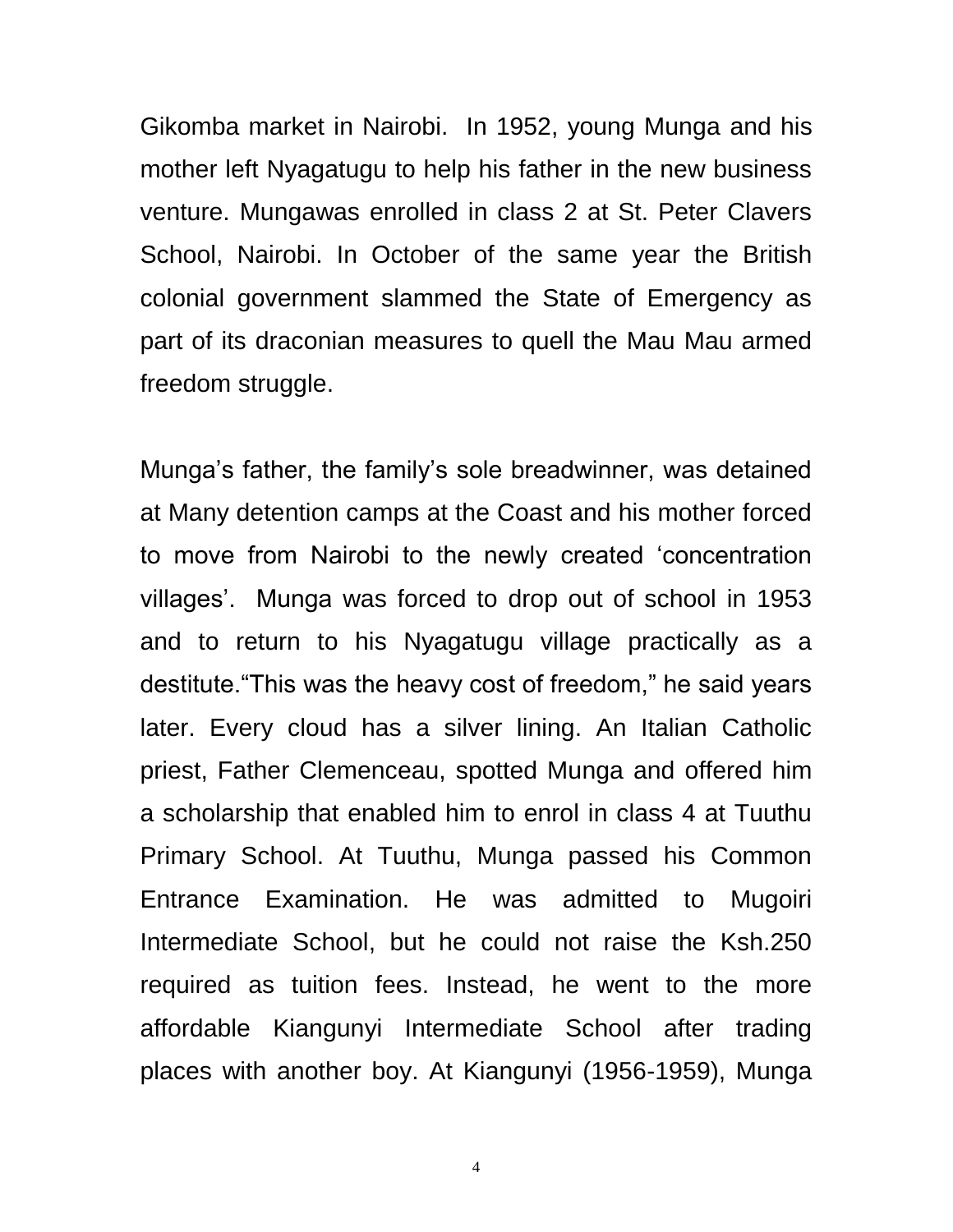passed his Intermediate examinations (CPE) and joined Gaichanjiru secondary School where he successfully completed his Cambridge School Certificate in 1963. Munga preceded to high school where he completed his Cambridge "A" level examination in 1965.

Peter is a consummate family man. Several years into his working career, he met and eventually got married to a beautiful secondary school teacher, Rose Njambi Kieme. Together they were blessed with seven children five boys and two girls. They currently have nine grand children and certainly more are on the way. Apart from his nuclear family, Munga keeps very close to his extended family and has greatly supported a lot of his step-brothers and other relatives as well as his neighbours at home to settle down in life.

Munga joined the public service in the mid-1960s as an officer in the then Provincial Administration. During his time in the civil service, Munga advanced his education at the Kenya School of Government and the United States of America (USA). He acquired a certificate in Certified Public Secretary-Kenya (CPS), Diploma in Human Resource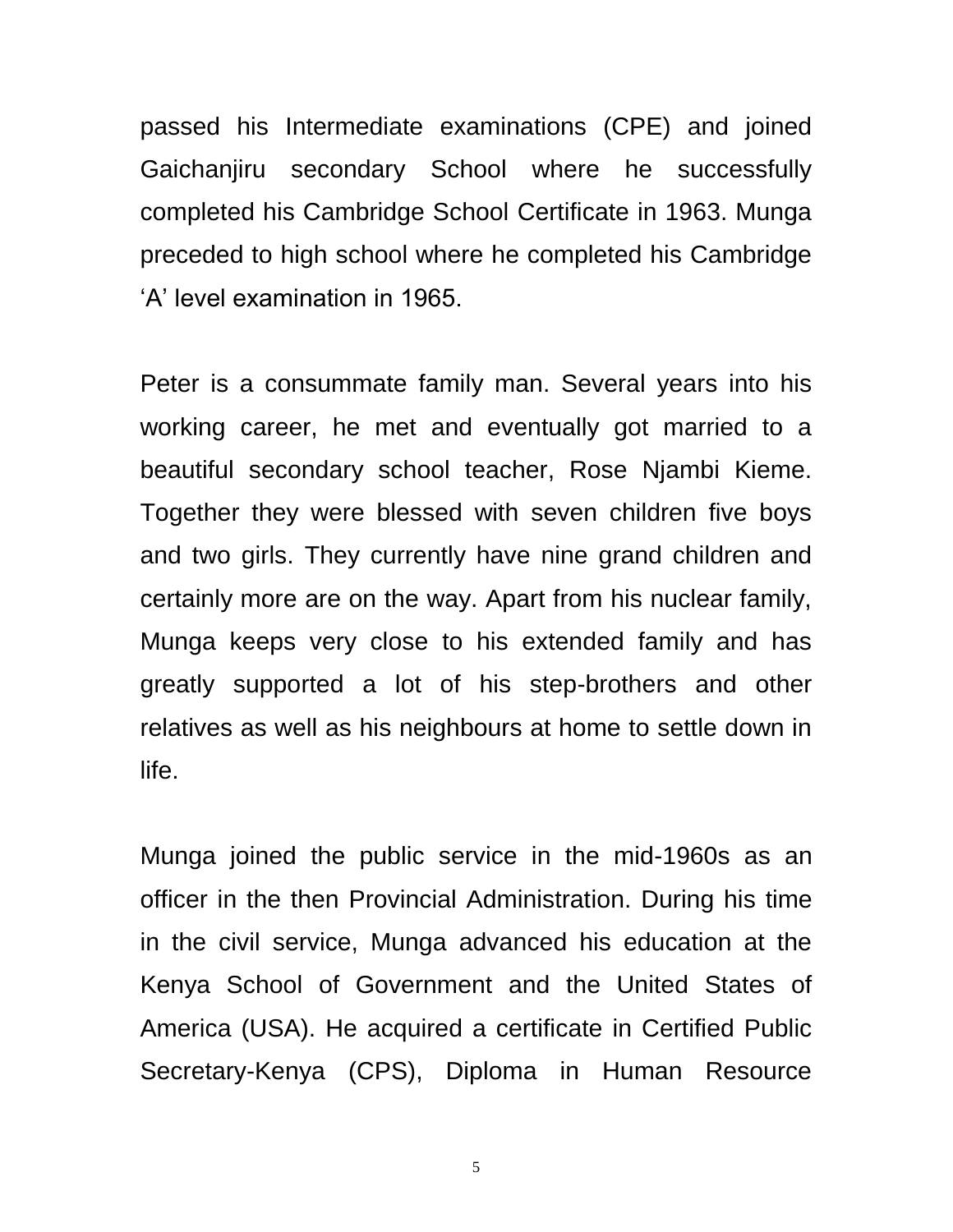Management, a second Diploma in Financial Management and a third Diploma in Public Finance and Planning (Harvard). He also became an associate member of the Kenya Institute of Management (KIM). These qualifications facilitated Munga's steady rise in the public service.

In 1966, he was appointed Human Resources Manager in the office of President. By 1978, he had risen to the position of Chief Human Resources Manager at the Ministry of Agriculture, becoming Under-Secretary in the same Ministry in 1980. In the Ministry, Munga pioneered the computerization of the budgeting process. In 1983, he became Deputy Secretary in the Ministry of Tourism, where he helped formulate the Ministry's 1985 Tourism Strategic Plan. Munga also served as Director in various government corporations in the 1981-1985 period, including the National Cereals and Produce Board; alternate Director at the Agricultural Finance Corporation (A.F.C); Cereals and Sugar Finance-Treasury; Trustee, Catering Levy; Utalii Hotel and Bomas of Kenya.

Between 2007 and 2014, he was the Chairman of the National Oil Corporation of Kenya, the Kenya Artificial Insemination Centre and the Micro-Enterprise Support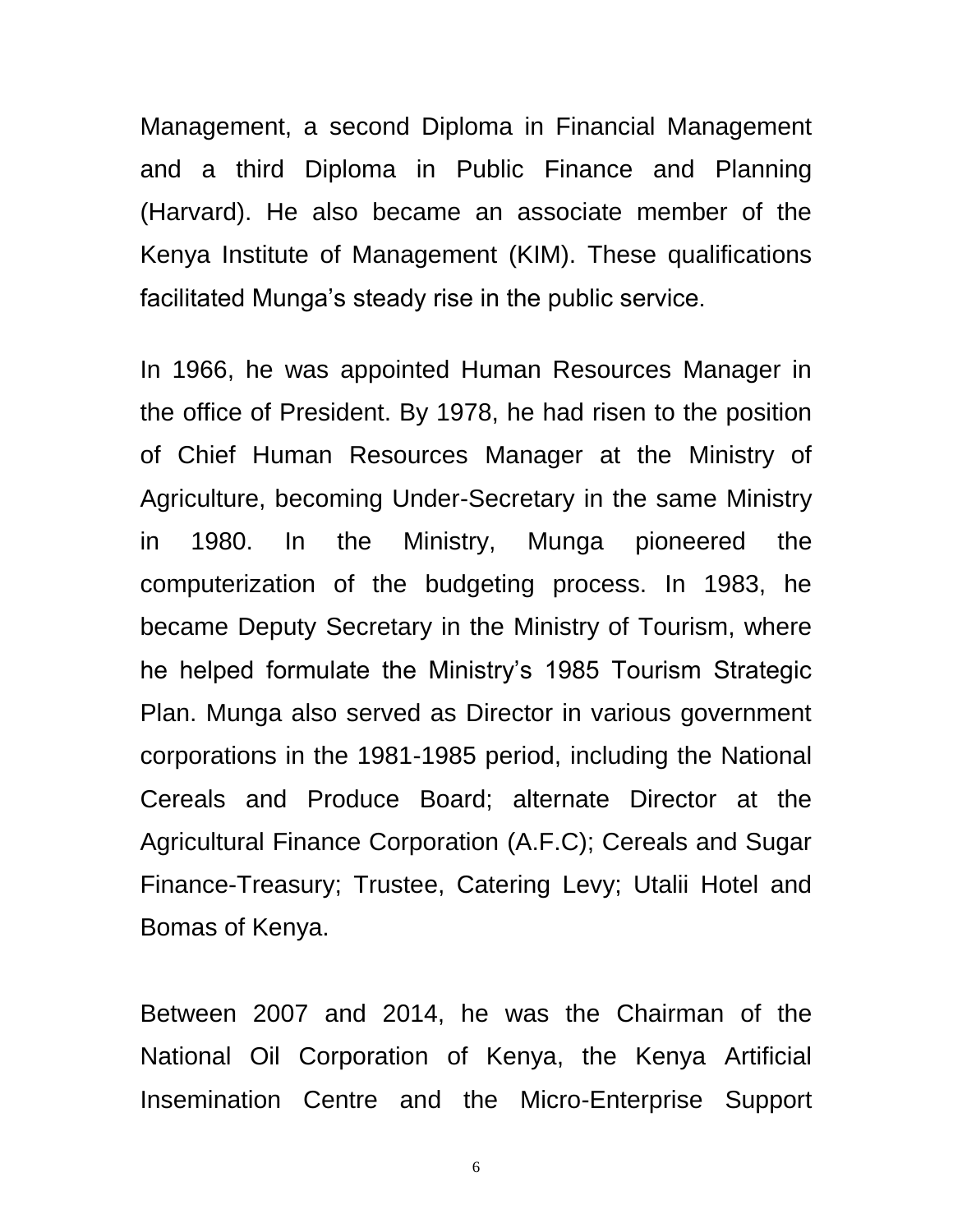Programme Trust. Munga"s dedicated public service won him accolades at the national and international levels. In September 2009,he received the YARA award in Oslo-Norway for his contribution to transforming small holding farmers and business people in Africa. In 2011, former President Mwai Kibaki decorated Munga with the prestigious Elder of Burning Spear (EBS) award for his outstanding contribution to nation building.

Over the years, Munga"s career as a public servant profoundly changed his material life from poverty to relative empowerment. More significantly, the experience and networks he acquired enabled him to become one of Kenya"s top investors and a serial entrepreneur with a foothold in different sectors of the economy in Kenya and the larger East African bloc. As an entrepreneur, Munga has extolled a form of "capitalism with a human face." For him, investment must be driven by the large moral goal of uplifting humanity"s life. Investment should empower the people, particularly the young, providing them with opportunities, skills, knowledge and resources and not throw them into poverty. Philosophically, Munga is a realist."You have to start somewhere. The problem with people is that they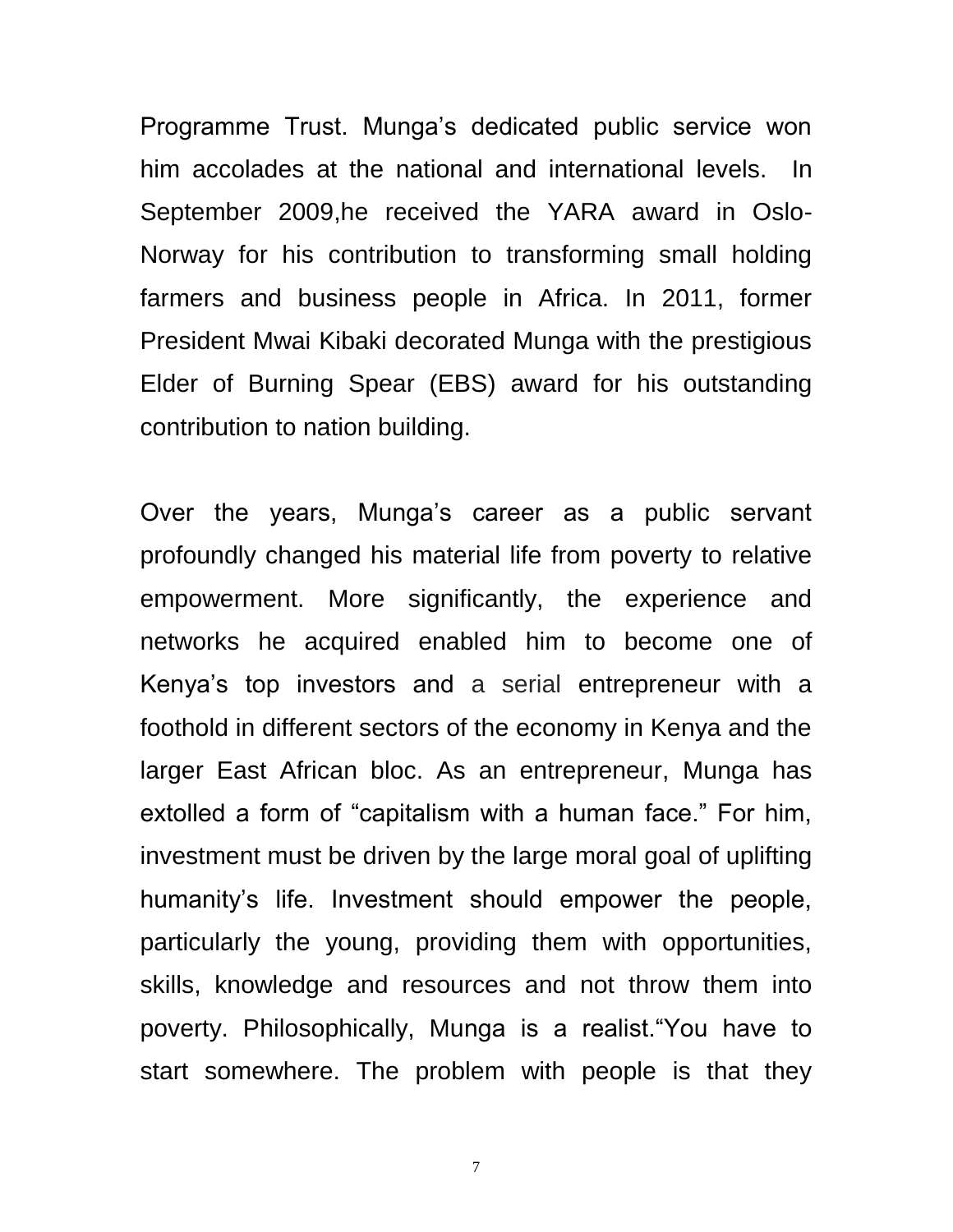expect you to start something today and explode it into success immediately," he says.

Munga is best known as the founder of Equity Bank, Kenya"s biggest bank by customer base that has revolutionized lives. The idea of equity has a humble beginning. In 1984, he started the Equity Building Society as a micro-finance institution based in Kangema town. Equity started off with a small capital of only 5,000 Kenya Shillings only and 5 employees. Munga discovered that the majority of lowincome people such as rural farmers have no or limited access to financial services. This sparked the revolutionary business idea of "banking the unbankable" or availing financial services to the low-income segment of the population.

Today, Equity Building Society has grown exponentially to a full-fledged bank with over 70 branches in Kenya, presence in Rwanda, Tanzania, Uganda and South Sudan and has plans to expand to 10 African countries. Equity boasts a market capitalization of Sh.177.7 billion and a net profit of Sh17.2 billion as of December 2014 when its 8,690 employees catered to the needs for the 9.7 million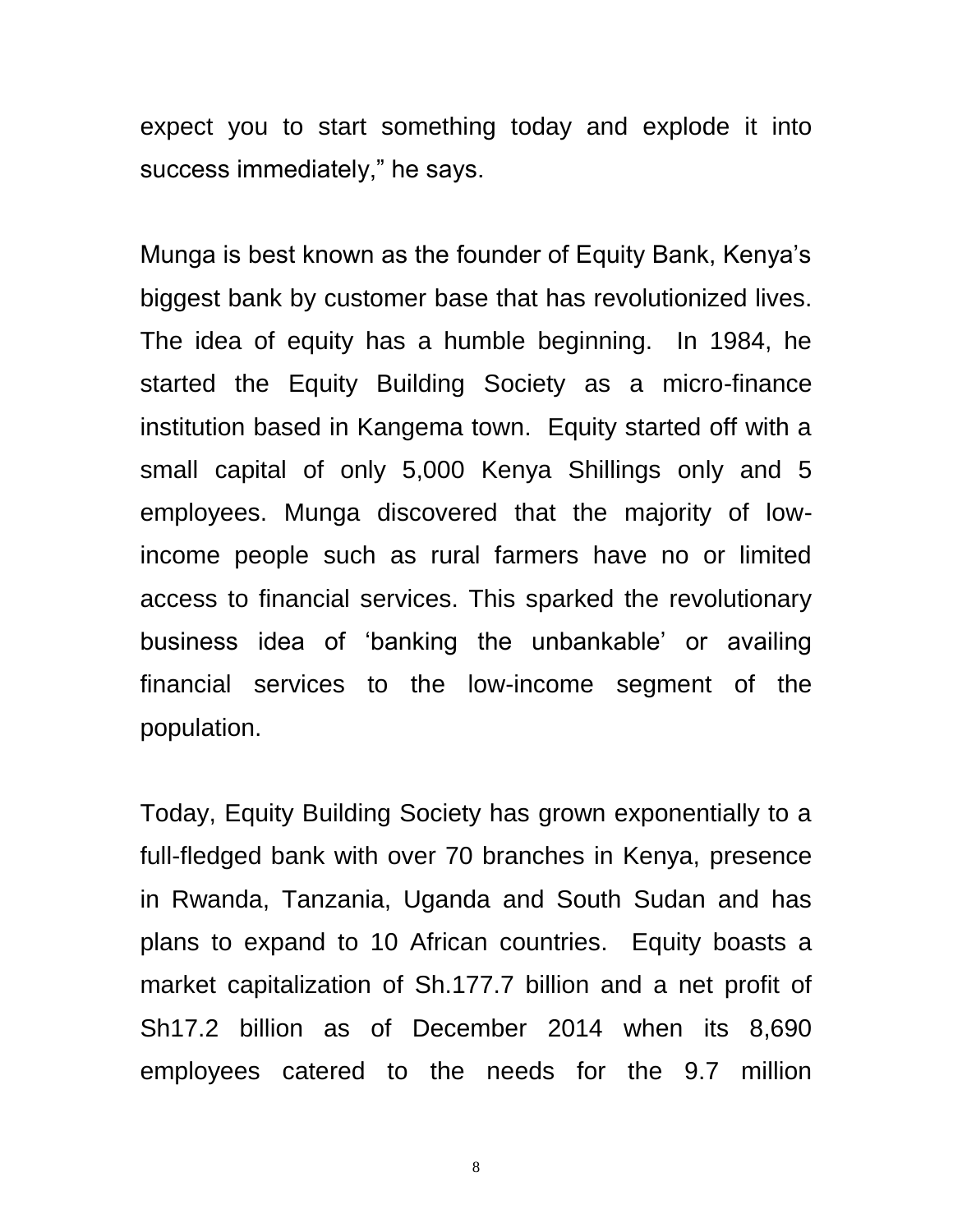customers. Munga has remained the chairman of the bank. He provides oversight control over his brainchild. It is he who steered the Bank into making its debut at the Nairobi Securities Exchange (NSE) on August 7, 2006. The sale of the Bank"s shares worth billions of shillings has soared Kenya"s financial market to unprecedented heights.

Munga has invested heavily in the industrialization and transformation of lives in the agricultural sector. In 1994, he established the Equatorial Nut Processors Limited as an agribusiness to process macadamia nuts, peanuts and cashew nuts. The company exports nuts to the United States, Central Europe and the Far East. The company has created employment opportunities to over 1,000 Kenyans.

Munga has recently moved to cotton growing and processing. He owns Meru Ginneries that has boosted local textile industries, created a local market for approximately 300,000 cotton farmers in Meru, Embu, and Tharaka Nithi counties and created jobs for nearly 100 people in the ginnery.Last year alone, Munga distributed 200 tonnes of cotton seeds to the farmers who in return have offered his ginnery a steady supply of cotton.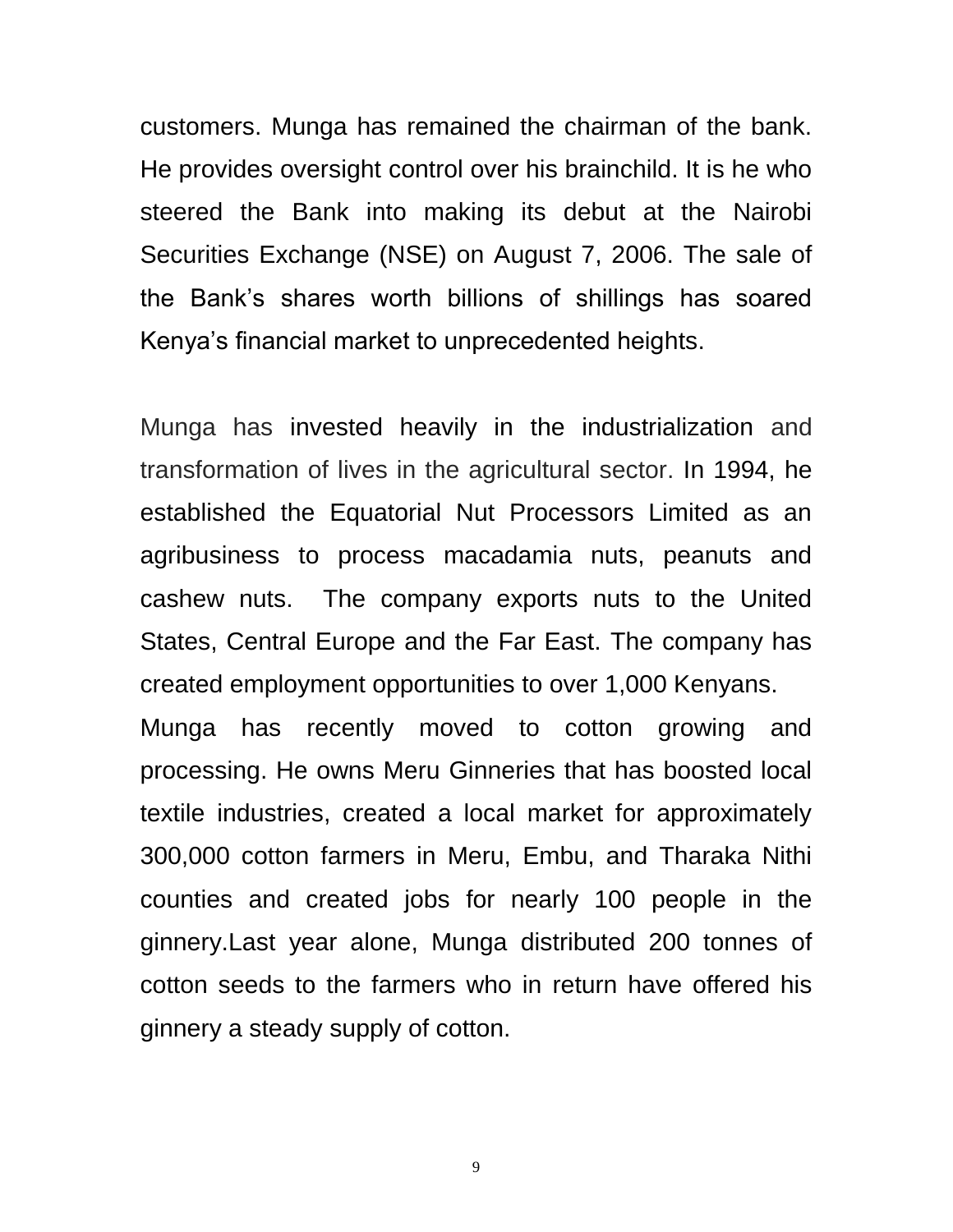Munga has also invested in [Britam.](http://www.businessdailyafrica.com/stocks/-/1322440/1394220/-/shks9i/-/index.html) He isa non-executive director in a number of companies including British American Insurance Company (Kenya) Ltd, British-American Investments Co. (Kenya) Ltd, Freshco International Ltd, and Housing Finance Corporation. In 2014, Munga ventured into the energy and lighting sector when he established the Greystone Industries Limited, a concrete poles business with a capacity to cast 80,000 poles annually, and with ability to scale up capacity to about 120,000 poles per year. It currently employs 450 people and is helping the Kenya Power and Rural Electrification Authority to move away from treated wooden poles that have a shorter lifespan to the ecofriendly and long-lasting concrete poles. Through the new technology, Munga is revolutionizing electricity supply in the country and the efforts to light our cities.

Munga is also an accomplished educationist whose initiatives in education are positively changing lives. He established the Pioneer Group of Schools, which includes the 15-year-old Pioneer High School with a student population of 1,500 and St. Paul"s Thomas Academy both in Maragua, Murang"a County. In 2005, he started the Pioneer International University (PIU) as a Nairobi-based College. Last year, it received a letter of interim authority from the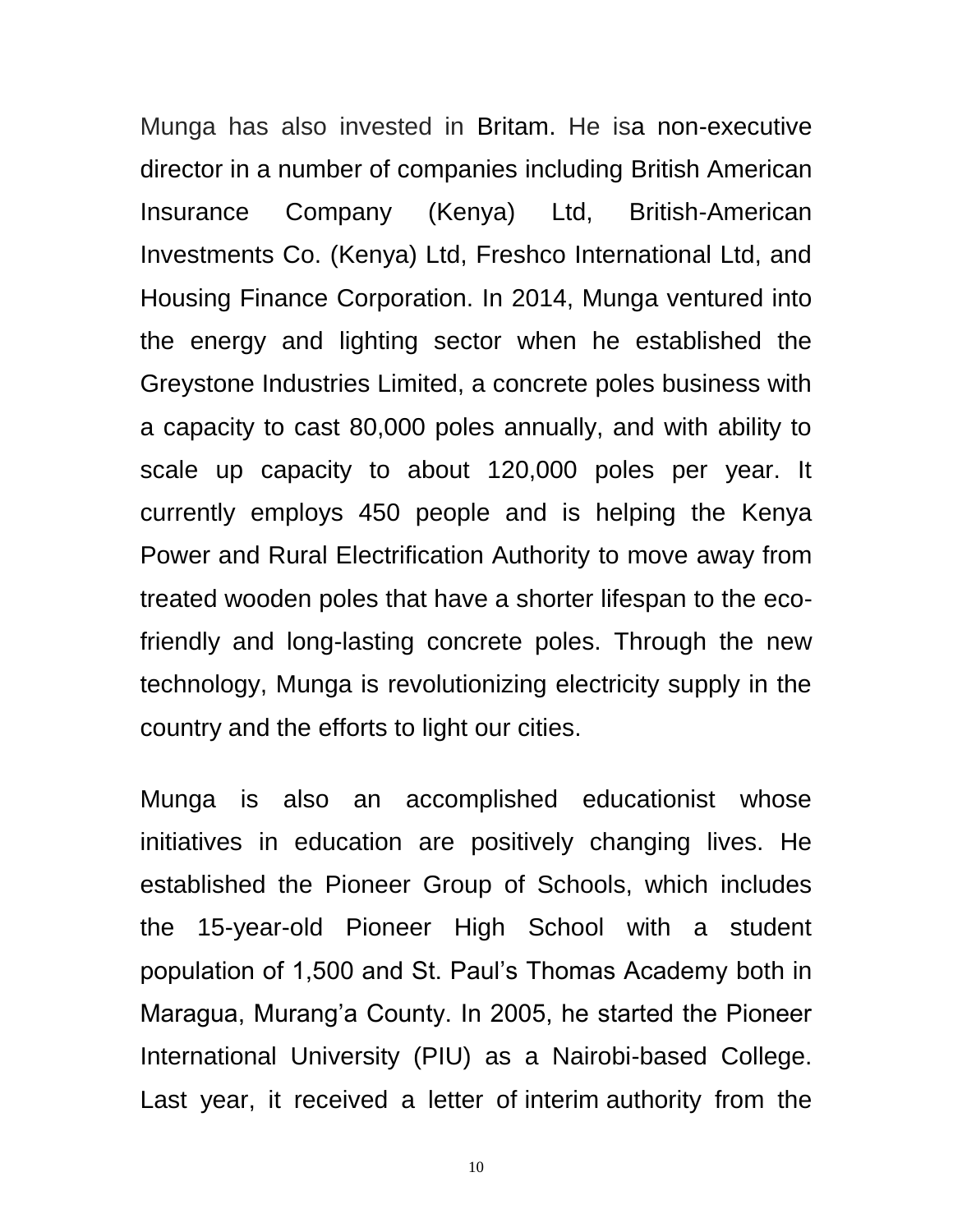regulator and started offering degree programmes.

Charity is the hallmark of Munga"s contribution to society. In 2011, he established the Peter Munga Foundation that is devoted to reducing hunger and poverty in rural areas through sustainable agriculture, development of local markets and encouragement of innovation and entrepreneurship. The Foundation has partnered with international organizations such as the Commonwealth Secretariat to support youth and aspiring entrepreneurs to set up businesses through a *Youth Enterprise Development and Mentoring Scheme.* The same year he launched the Wings to Fly Program with support from The MasterCard Foundation. The program aims at providing grants and scholarships over to 10,000 students with the guiding principle being academic training to gifted yet economically and socially marginalized young Kenyans.

Also in 2011 he launched the Murang'a County Initiative (MCI), a non-partisan platform for professional and business leaders who hail from Murang'a County with over 1,800 registered members. Since 2011, MCI has offered scholarships to the needy and vulnerable students from the County. The initiative offers scholarships to the needy and